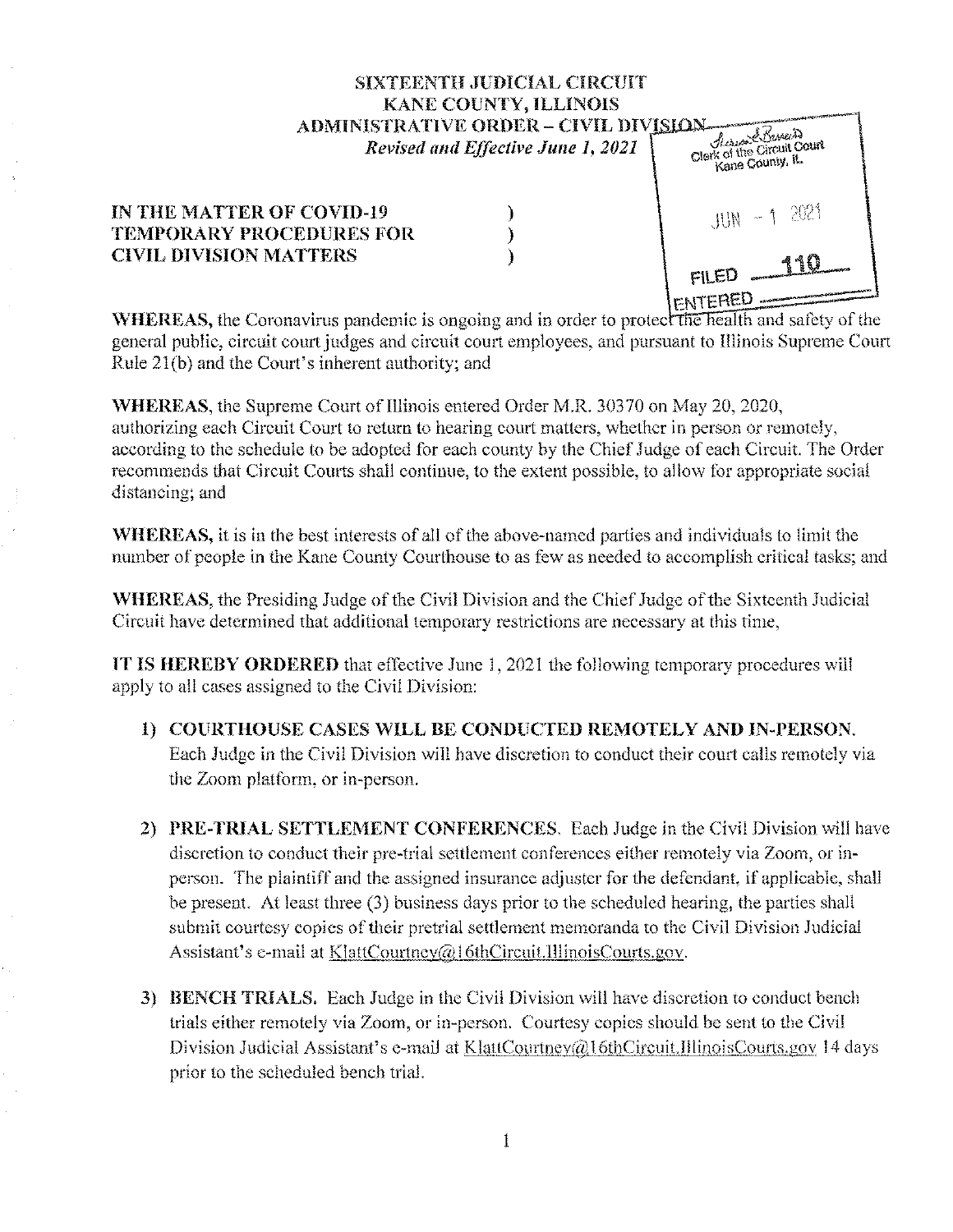- **4) ,JURY TRIALS.** Civil jury trials have resumed. Any jury trial in which the parties waive a jury, the parties may move the court to set an earlier bench trial date. The Civil Division has established guidelines for in-person jury trials. If appropriate and practicable, and by agreement of all parties to waive in person proceedings, the assigned judge may consider hearing parts or all of a civil jury trial by remote hearing.
- **5) ARBITRATION HEARINGS.** Arbitration hearings will remain remote through June 30, 2021. In-person hearings will begin no sooner than July I, 2021.
- **6) BANKRUPTCY/WORKERS COMPENSATION.** Hearings will not be conducted at the Kane County Courthouse until further order of Court.

## **7) COURTROOM SCHEDULES:**

All matters regarding assignment of cases shall be heard by the Presiding Judge of the Civil Division, except for hearings on Motions for Substitution for Cause, which are assigned for hearing before the Acting Presiding Judge.

| Courtroom 110 | <b>Judge Joseph Grady</b>                                                                                                             |
|---------------|---------------------------------------------------------------------------------------------------------------------------------------|
|               | Decedent Probate, Probate Guardianships, and cases as assigned<br><b>Mondays (In-person and Remote)</b><br>Matters set by Court order |
|               | Tuesday – Friday (In-person and Remote)                                                                                               |
|               | 9:30 a.m. Decedent estates - petitions, motions, etc.                                                                                 |
|               | 10:30 a.m. Guardianship matters - petitions, motions, etc.                                                                            |
|               | 1:30 p.m. Hearings, trials and settlement conferences set by Court Order                                                              |
| Courtroom 120 | <b>Judge Todd Tarter</b>                                                                                                              |
|               | <b>Small Claims and cases as assigned</b>                                                                                             |
|               | <b>Monday (In-person)</b>                                                                                                             |
|               | 8:30 a.m. Jury Trials                                                                                                                 |
|               | <b>Tuesday and Wednesday (Remote)</b>                                                                                                 |
|               | 9:00 a.m. Status and routine matters                                                                                                  |
|               | 10:30 a.m. Motion hearings                                                                                                            |
|               | 1:00 p.m. Status and routine matters                                                                                                  |
|               | 1:45 p.m. Motion hearings                                                                                                             |
|               | 2:00 p.m. Bench trials (in-person)                                                                                                    |
|               | <b>Thursday (Remote)</b>                                                                                                              |
|               | 9:00 a.m. Status and routine matters                                                                                                  |
|               | 10:30 a.m. Motion hearings                                                                                                            |
|               | 11:15 a.m. Final pre-trials (in-person)                                                                                               |
|               | 1:00 p.m. Status and routine matters                                                                                                  |
|               | 1:45 p.m. Motion hearings                                                                                                             |
|               | 2:00 p.m. Bench trials (in-person)                                                                                                    |
|               | <b>Friday (In-person and Remote)</b>                                                                                                  |
|               | 2                                                                                                                                     |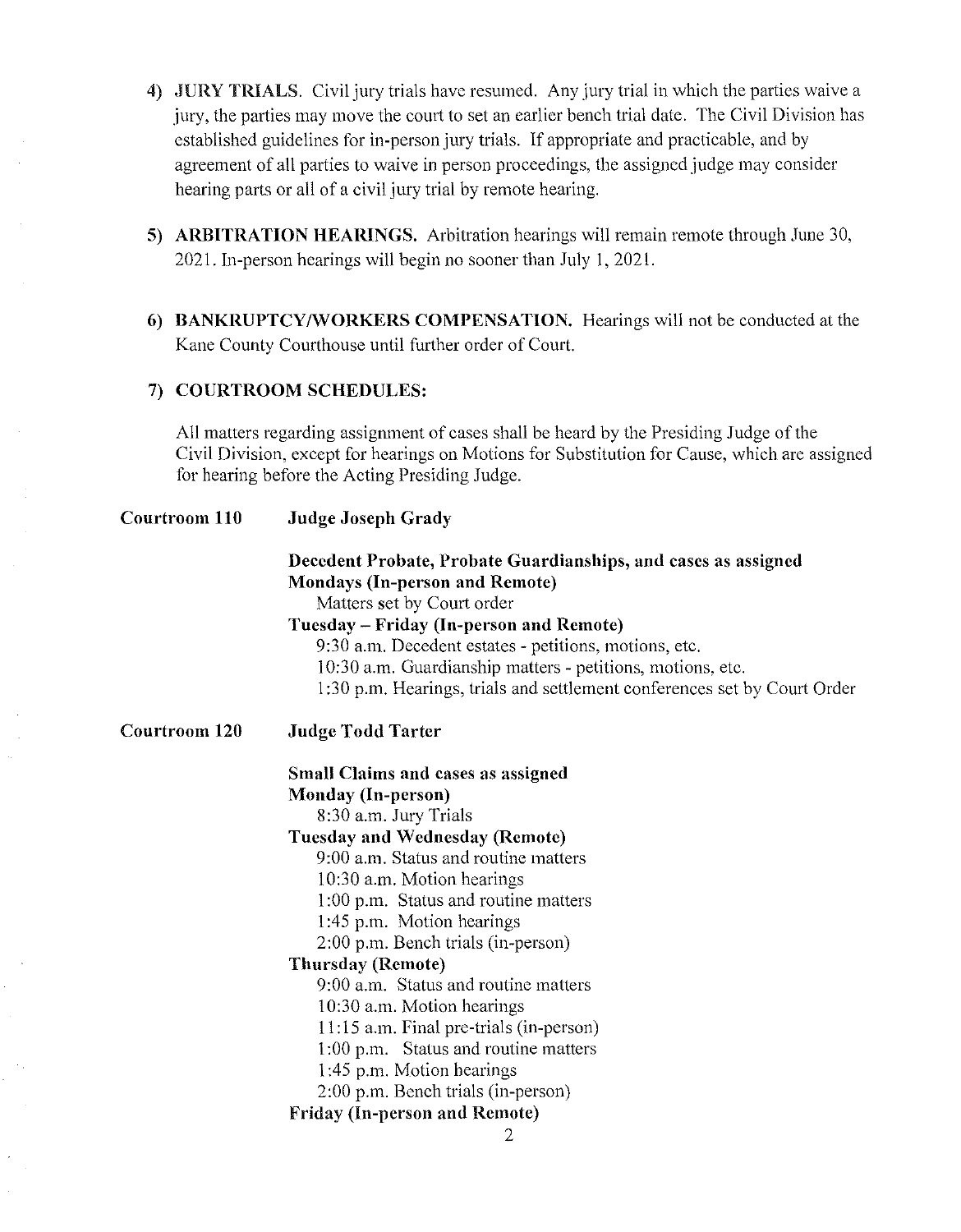|               | 9:00 a.m. Pro se status and routine matters (15 cases) (in-person)<br>1:00 p.m. Overflow status and routine matters (remote)<br>2:00 p.m. Bench trials (in-person)                                                                                                                                                                                                                                                                                                                                                                                                                                                                                                                                                                                                                                                                                                                                                                                                                                                                                                             |
|---------------|--------------------------------------------------------------------------------------------------------------------------------------------------------------------------------------------------------------------------------------------------------------------------------------------------------------------------------------------------------------------------------------------------------------------------------------------------------------------------------------------------------------------------------------------------------------------------------------------------------------------------------------------------------------------------------------------------------------------------------------------------------------------------------------------------------------------------------------------------------------------------------------------------------------------------------------------------------------------------------------------------------------------------------------------------------------------------------|
| Courtroom 150 | Judge Divya Sarang                                                                                                                                                                                                                                                                                                                                                                                                                                                                                                                                                                                                                                                                                                                                                                                                                                                                                                                                                                                                                                                             |
|               | Mortgage Foreclosure, Mechanic Liens, Tax Deed Proceedings, Wage<br>Garnishments, Civil Asset Forfeitures and cases as assigned<br>Monday (Hybrid of Remote and In-person)<br>9:00 a.m. Trials and contested motions by court order only<br>1:30 p.m. Trials and contested motions by court order only<br>Tuesday – Friday (Hybrid of Remote and In-person)<br>9:00 a.m. Case management conferences, status, defaults, and motions<br>10:30 a.m. Contested motions by court order only<br>1:30 p.m. Trials and special settings by court order only<br>1 <sup>st</sup> and 3 <sup>rd</sup> Tuesday (Hybrid of Remote and In-person)<br>1:30 p.m. Wage Garnishment: status, defaults and motions<br>2 <sup>nd</sup> and 4 <sup>th</sup> Tuesday (Hybrid of Remote and In-person)<br>1:30 p.m. Mortgage Foreclosure: confirmation of sale hearings<br>Thursday (Hybrid of Remote and In-person)<br>10:30 a.m. Preliminary civil asset forfeiture reviews: 720 ILCS 5/36-1.5 and<br>720 ILCS 570/505<br>1:30 p.m. Civil asset forfeiture: trials and motions by court order only |
| Courtroom 250 | <b>Judge John Dalton</b>                                                                                                                                                                                                                                                                                                                                                                                                                                                                                                                                                                                                                                                                                                                                                                                                                                                                                                                                                                                                                                                       |
|               | Law Medium (LM), Evictions, Miscellaneous Remedy (MR), Arbitration<br>Bench and Jury Trials, and cases as assigned<br>Monday (In-person)<br>One-day bench and jury trials set by court order<br><b>Tuesday (Remote)</b><br>10:00 a.m. Status and motion hearings for LM and MR cases (other than<br>name changes)<br>1:30 p.m. Return date for new eviction cases and overflow motion call<br><b>Wednesday (Remote)</b><br>10:00 a.m. Status and motion hearings for AR cases<br>1:30 p.m. Motions, hearings, bench trials and matters set by court order<br><b>Thursday (Remote)</b><br>10:00 a.m. Status and motion hearings for eviction cases<br>1:30 p.m. Motions, hearings, bench trials and matters set by court order<br><b>Friday (Remote)</b><br>10:00 a.m. Status and motion hearings for name change (MR) cases<br>1:30 p.m. Motions, hearing, bench trials and matters set by court order                                                                                                                                                                         |

Ĵ

3